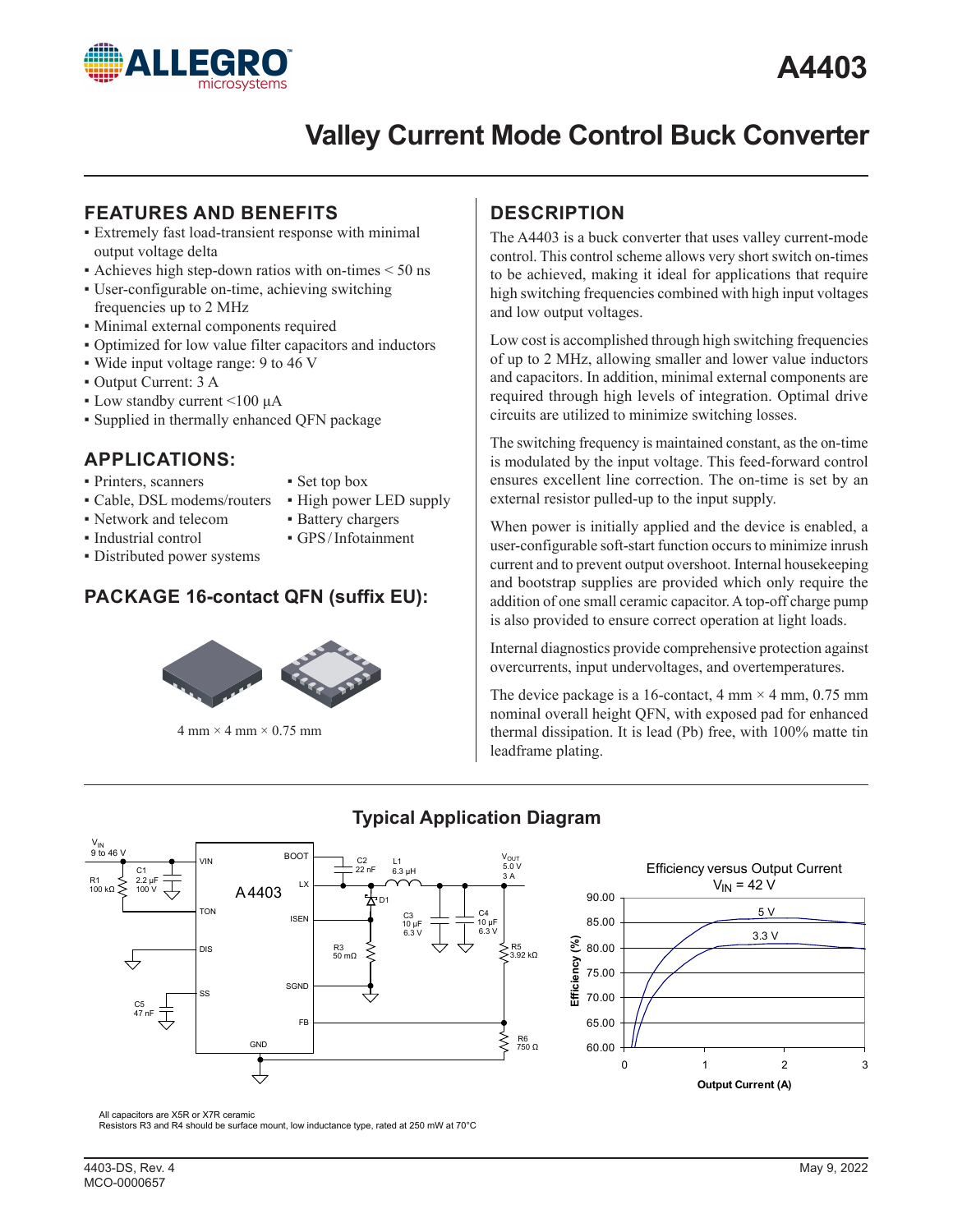### **SELECTION GUIDE**

| <b>Part Number</b> | Packing<br>Package         |                                                     |  |
|--------------------|----------------------------|-----------------------------------------------------|--|
| A4403GEU-T         | 92 pieces per tube         | 16-contact 4 mm × 4 mm QFN with exposed thermal pad |  |
| A4403GEUTR-T       | 1500 pieces per 7-in. reel |                                                     |  |

## **ABSOLUTE MAXIMUM RATINGS (**REFERENCE TO GND)

| <b>Characteristic</b>                 | Symbol                       | <b>Notes</b> | Rating        | <b>Units</b> |
|---------------------------------------|------------------------------|--------------|---------------|--------------|
| VIN Pin Supply Voltage                | $V_{IN}$                     |              | $-0.3$ to 50  | V            |
| LX Pin Switching Node Voltage         | $V_{LX}$                     |              | $-1$ to 50    | V            |
| <b>ISEN Pin Current Sense Voltage</b> | $\mathsf{V}_{\mathsf{ISEN}}$ |              | $-1.0$ to 0.5 | $\vee$       |
| DIS Pin Disable Voltage               | $V_{DIS}$                    |              | $-0.3$ to $7$ | V            |
| TON Pin On-Time Voltage               | V <sub>TON</sub>             |              | $-0.3$ to 50  | $\vee$       |
| <b>Operating Ambient Temperature</b>  | T <sub>A</sub>               | Range G      | $-40$ to 105  | $^{\circ}C$  |
| Maximum Junction Temperature          | $T_{\rm J}$ (max)            |              | 150           | $^{\circ}C$  |
| Storage Temperature                   | $T_{\text{stg}}$             |              | $-55$ to 150  | $^{\circ}C$  |

### **RECOMMENDED OPERATING CONDITIONS**

| <b>Characteristic</b>                | Symbol            | <b>Conditions</b>          | Min.   | Typ. | Max. | Units       |
|--------------------------------------|-------------------|----------------------------|--------|------|------|-------------|
| Supply Voltage                       | $V_{IN}$          |                            |        |      | 46   |             |
| Switching Node                       | $\mathsf{V_{LX}}$ |                            | $-0.7$ |      | 46   |             |
| Switching Frequency Range            | <sup>I</sup> sw   | Continuous conduction mode | 0.45   |      |      | MHz         |
| <b>Operating Ambient Temperature</b> | ١A                |                            | $-40$  |      | 105  | $^{\circ}C$ |
| Junction Temperature                 |                   |                            | $-40$  |      | 125  | °C          |

### **THERMAL CHARACTERISTICS:** May require derating at maximum conditions; see application information

| <b>Characteristic</b>                           | Symbol                 | <b>Test Conditions*</b>                | Value | Units         |
|-------------------------------------------------|------------------------|----------------------------------------|-------|---------------|
| Package Thermal Resistance, Junction to Ambient | $\rm R_{\rm \thetaJA}$ | On 4-laver PCB based on JEDEC standard | 36    | $\degree$ C/W |
| Package Thermal Resistance, Junction to Pad     | $\rm R_{0JP}$          | On 4-layer PCB based on JEDEC standard |       | $\degree$ C/W |

\*Additional thermal information available on the Allegro website.

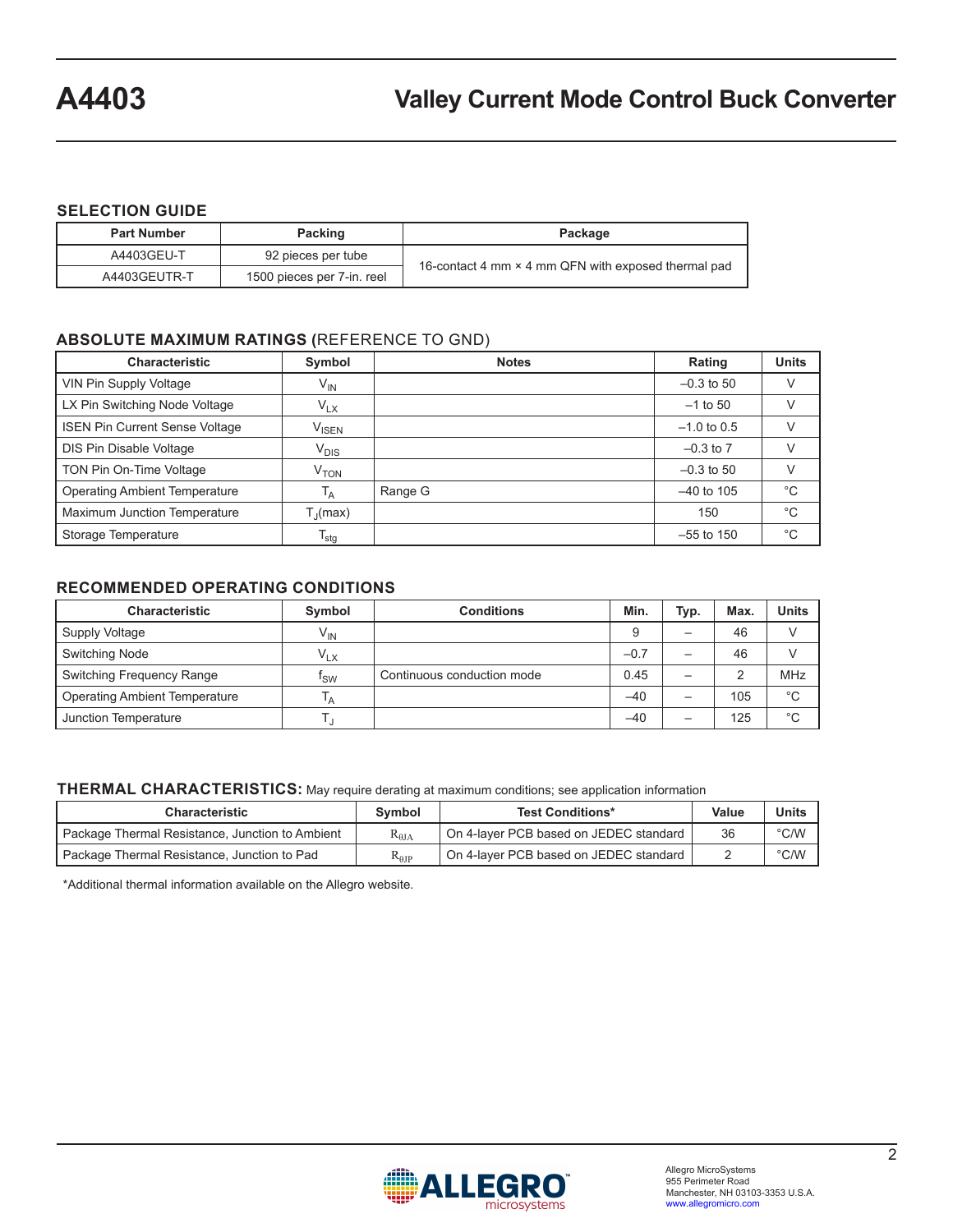**FUNCTIONAL BLOCK DIAGRAM**



Switching Frequency = 1 MHz

All capacitors are X5R or X7R ceramic

Resistors R3 and R4 should be surface mount, low inductance type, rated at 250 mW at 70°C C6 is an optional speed-up capacitor, to improve the transient response

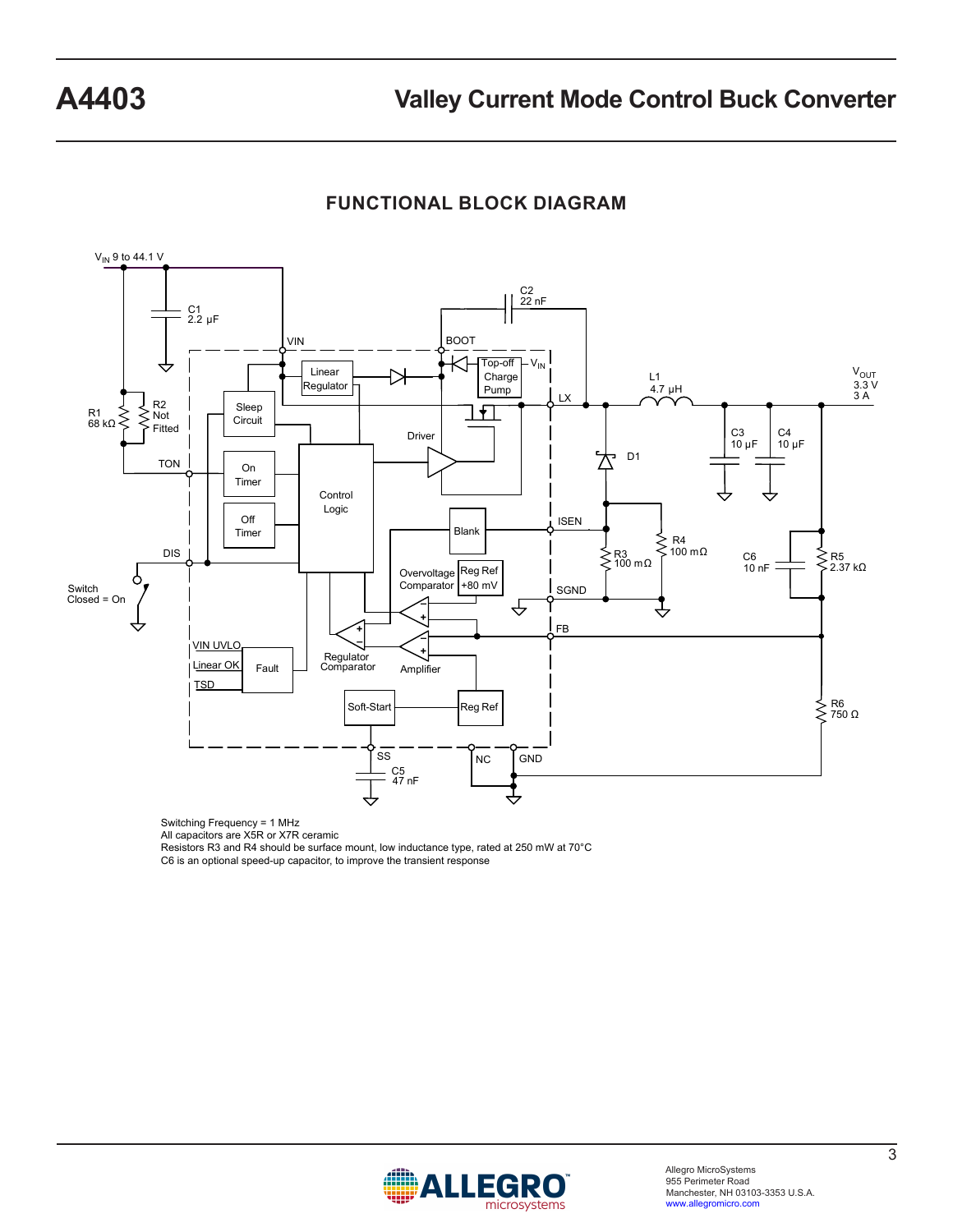### **PINOUT DIAGRAM**



(Top View)

#### **TERMINAL LIST TABLE**

| <b>Number</b>        | <b>Name</b> | <b>Function</b>                                                            |
|----------------------|-------------|----------------------------------------------------------------------------|
| 1                    | <b>VIN</b>  | Input supply                                                               |
| 2, 7, 13, 14, 15, 16 | NC.         | No connection; tie to GND                                                  |
| 3                    | TON         | Terminal for on-time setting with external resistor                        |
| 4                    | SS          | Terminal for soft-start setting with external capacitor                    |
| 5                    | FB.         | Feedback terminal                                                          |
| 6                    | <b>GND</b>  | Ground terminal                                                            |
| 8                    | <b>ISEN</b> | Current sense input                                                        |
| 9                    | <b>SGND</b> | Current sense ground reference                                             |
| 10                   | <b>DIS</b>  | Disable logic input; active high                                           |
| 11                   | <b>BOOT</b> | Bootstrap supply node                                                      |
| 12                   | LX.         | Switch node                                                                |
|                      | <b>PAD</b>  | Exposed thermal pad; connect to ground plane<br>(GND) by through-hole vias |

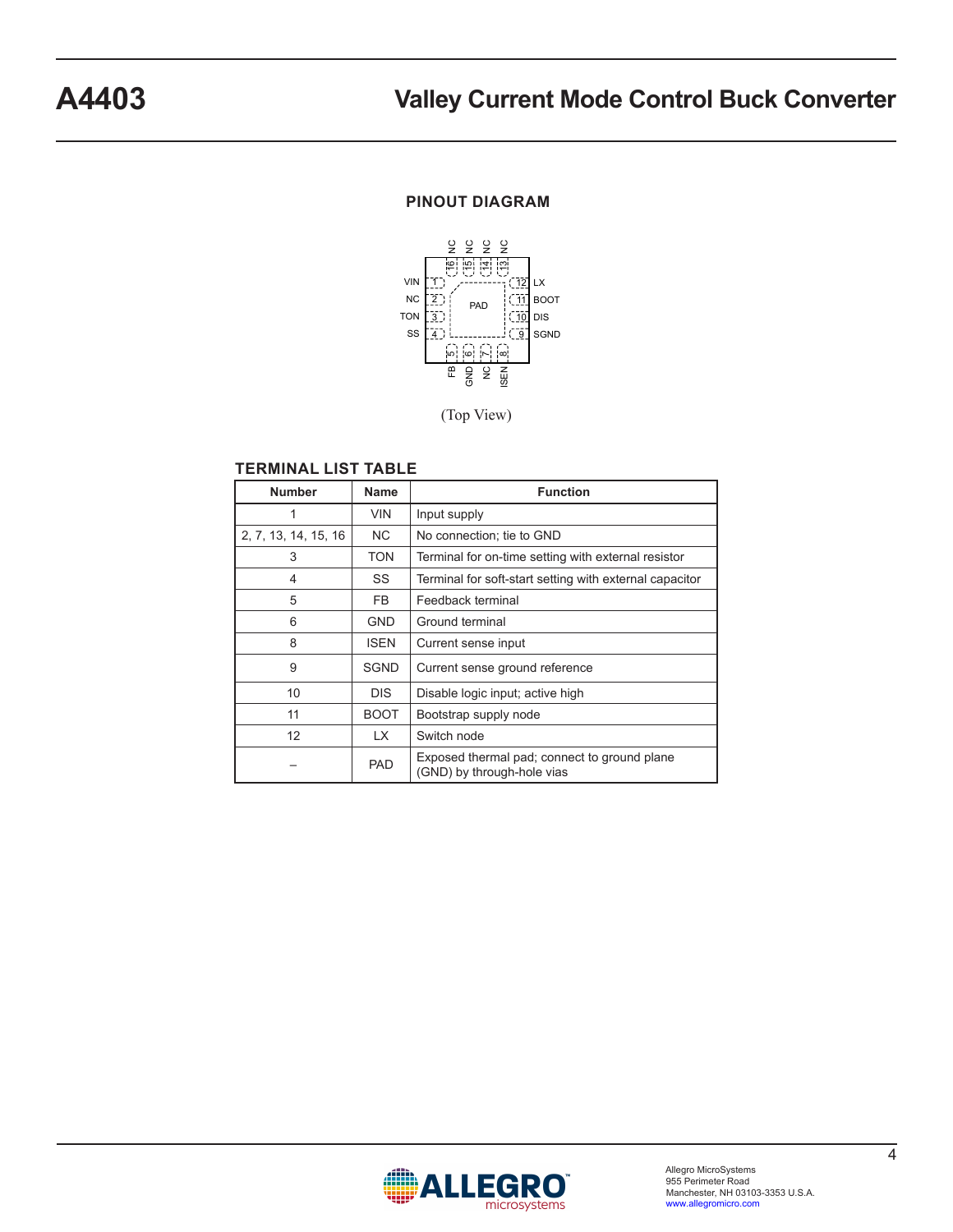# **A4403 Valley Current Mode Control Buck Converter**

## ELECTRICAL CHARACTERISTICS<sup>[1]</sup>: Valid at T<sub>J</sub> = 25°C, V<sub>IN</sub> = 9 to 46 V, unless otherwise noted

| <b>Characteristic</b>                   | Symbol                     | <b>Conditions</b>                                          | Min.                     | Typ.                     | Max.                     | <b>Units</b>  |
|-----------------------------------------|----------------------------|------------------------------------------------------------|--------------------------|--------------------------|--------------------------|---------------|
| <b>GENERAL</b>                          |                            |                                                            |                          |                          |                          |               |
|                                         | <b>LUINOFF</b>             | $DIS = high, VIN = 46 V$                                   |                          | $\overline{\phantom{0}}$ | 100                      | μA            |
| V <sub>IN</sub> Quiescent Current       | <b>VINON</b>               | $DIS = low$ , $VIN = 46 V$ , $I_{LOAD} = 1 mA$             |                          | 4.3                      | 5.5                      | mA            |
| Feedback Voltage                        | $V_{FB}$                   | $T_{\rm d}$ = 25°C                                         | 0.792                    | 0.8                      | 0.808                    | V             |
| Feedback Input Bias Current             | $I_{BIAS}$                 |                                                            | $-400$                   | $-100$                   | 100                      | nA            |
| Output Voltage Tolerance <sup>[2]</sup> | $\Delta V_{OUT}$           | $I_{LOAD}$ = 1 mA to 3 A                                   | $-2.5$                   |                          | 2.5                      | $\frac{0}{0}$ |
| On-Time Tolerance                       | $\Delta T_{ON}$            | Based on selected value                                    | $-15$                    | $\overline{\phantom{0}}$ | 15                       | $\frac{0}{0}$ |
| Minimum On-Time Period                  | $T_{on(\underline{min})}$  |                                                            | $\overline{\phantom{0}}$ | 50                       | 60                       | ns            |
| Minimum Off-Time Period                 | $T_{off(\underline{min})}$ |                                                            |                          | $\overline{\phantom{0}}$ | 350                      | ns            |
| <b>Buck Switch On-Resistance</b>        | $R_{DS(on)}$               | $T_J = 25^{\circ}C$ , $I_{LOAD} = 3 A$                     |                          | 350                      | $\overline{\phantom{0}}$ | $m\Omega$     |
|                                         |                            | $T_J = 125$ °C, $I_{LOAD} = 3$ A                           |                          | 550                      |                          | $m\Omega$     |
| <b>Current Limit Threshold</b>          | $I_{LIM}$                  | Valley current in external sense resistors = 50 m $\Omega$ | 3.0                      | 3.6                      | 4.2                      | A             |
| <b>Soft Start Current Source</b>        | l <sub>SS</sub>            |                                                            | 5                        | 10                       | 15                       | μA            |
| <b>INPUT</b>                            |                            |                                                            |                          |                          |                          |               |
| <b>DIS Input Voltage Threshold</b>      | $V_{DIS}$                  | Device enabled                                             |                          | $\overline{\phantom{0}}$ | $\mathbf{1}$             | V             |
| <b>DIS Open-Circuit Voltage</b>         | $V_{DISOC}$                | Device disabled                                            | 2                        | $\overline{\phantom{0}}$ | 7                        | $\vee$        |
| <b>DIS Input Current</b>                | I <sub>IN</sub>            | $DIS = 0 V$                                                | $-10$                    | $\overline{\phantom{0}}$ | $-1$                     | μA            |
| <b>PROTECTION</b>                       |                            |                                                            |                          |                          |                          |               |
| FB Overvoltage Shutdown                 | V <sub>FBOV</sub>          |                                                            | $\overline{\phantom{0}}$ | 0.88                     | $\overline{\phantom{0}}$ | $\vee$        |
| VIN Undervoltage Shutdown Threshold     | $V_{\text{INV}}$           | Voltage rising                                             | 6.4                      | $\overline{\phantom{0}}$ | 7.5                      | $\vee$        |
| VIN Undervoltage Shutdown Hysteresis    | V <sub>INUV(hys)</sub>     |                                                            | 0.7                      | $\overline{\phantom{0}}$ | 1.1                      | $\vee$        |
| Overtemperature Shutdown Threshold      | $T_{\text{JTSD}}$          | Temperature rising                                         |                          | 165                      |                          | $^{\circ}C$   |
| Overtemperature Shutdown Hysteresis     | TJTSD(hys)                 | $Recovery = T_{JTSD} - T_{JTSD(hys)}$                      |                          | 15                       |                          | $^{\circ}C$   |

[1] Specifications over the junction temperature range of –40°C to 125°C are assured by design and characterization.

 $^{[2]}$  Average value of V<sub>OUT</sub> relative to target voltage. Note that the tolerance effects of the feedback resistors are not taken into account. This figure does include the feedback voltage tolerance.

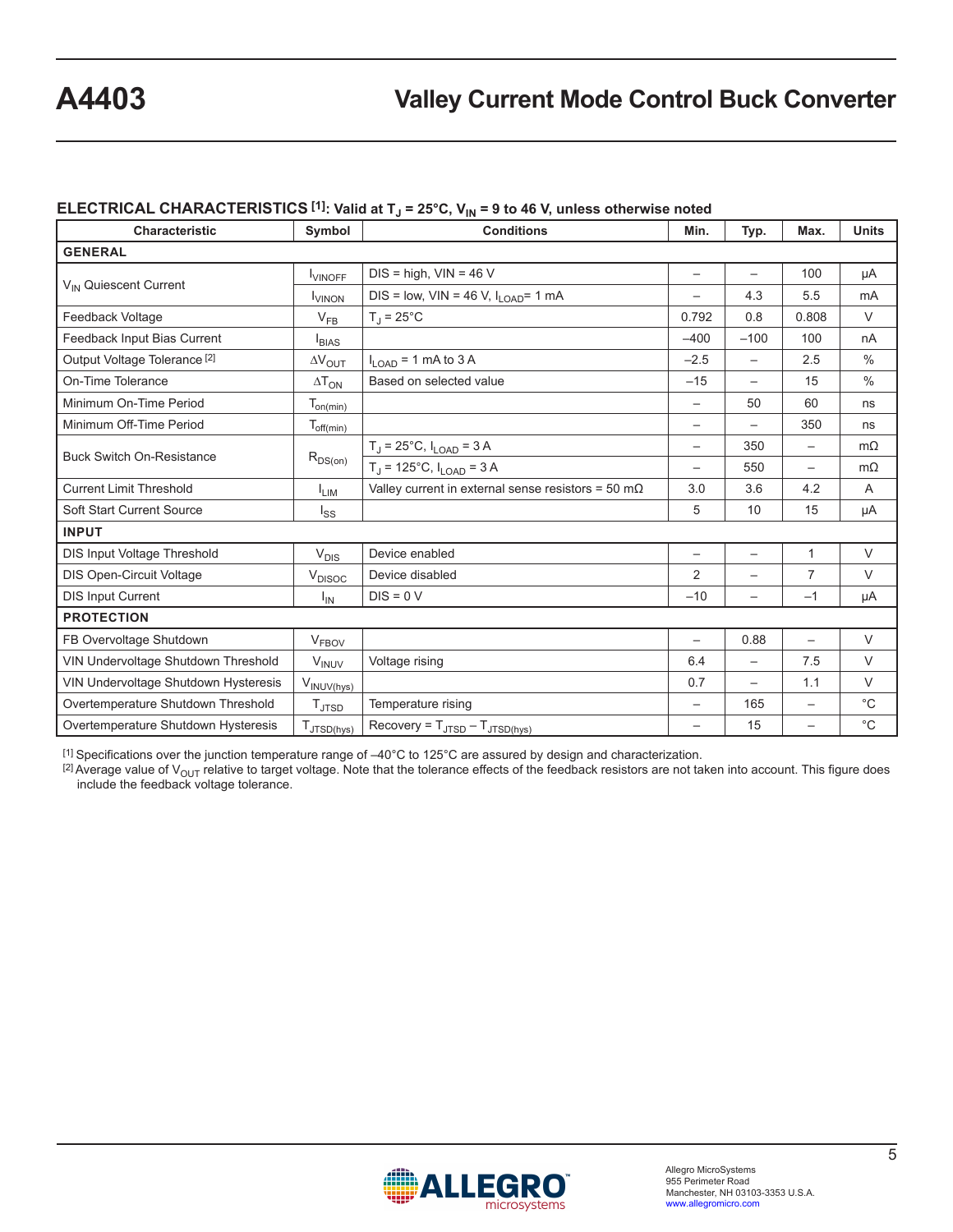## **FUNCTIONAL DESCRIPTION**

**Basic Operation.** The A4403 is a buck converter that utilizes valley current-mode control. The on-time is set by the amount of current that flows into the TON pin. This is determined by the value of the TON resistors chosen (R1 and R2 in the Functional Block diagram) and the magnitude of the input voltage,  $V_{\text{IN}}$ . Under a specific set of conditions, an on-time can be set that then dictates the switching frequency. This switching frequency remains reasonably constant throughout load and line conditions as the on-time varies inversely with the input voltage. The Switch On-Time and Switching Frequency section provides more details on this subject.

At the beginning of the switching cycle, the buck switch is turned on for a fixed period that is determined by the current flowing into TON. Once the current comparator trips, a one-shot monostable, the On Timer, is reset, turning off the switch. The current through the inductor then decays. This current is sensed through the external sense resistors (R3 and R4), and then compared against the current-demand signal. The current-demand signal is generated by comparing the output voltage against an accurate bandgap reference. After the current through the sense resistors decreases to the valley of the current-demand signal, the On Timer is set to turn the buck switch back on again and the cycle is repeated.

Under light load conditions, the converter automatically operates in pulse frequency modulation (PFM) mode to maintain regulation. This mode of operation ensures optimum efficiency as switching losses are reduced.

**Overcurrent Protection.** The converter utilizes pulse-by-pulse valley current limiting, which operates when the current through the sense resistors, R3 and R4 (set for 50 m $\Omega$  by two 100 m $\Omega$ ) resistors in parallel), increases above 3.6 A typical at the valley point. The corresponding sense voltage (at the ISEN pin) that creates a current limiting condition is 180 mV typical. It is possible, by careful selection of the sense resistors, to reduce the current limit for systems with maximum loads of less than 3 A.

During an overload condition, the switch is turned on for the period determined by the constant on-time circuitry. The switch off-time is extended until the current decays to the current limit value of 3.6 A typical (which corresponds to a sense voltage of 180 mV). The switch is then turned on again.

Because no slope compensation is required in this control scheme, the current limit is maintained at a reasonably constant level across the input voltage range.

Figure 1 illustrates how the current is limited during an overload condition. The current decay (period with switch off) is proportional to the output voltage. As the overload is increased, the output voltage tends to decrease and the switching period increases.

**Output Voltage Selection.** The output voltage of the converter is set by selecting the appropriate feedback resistors, using the following formula:

$$
R_5 = R_6 \times \left(\frac{V_{\text{OUT}}}{V_{\text{FB}}} - 1\right) \quad , \tag{1}
$$

where (referring to the Functional Block diagram):

R<sub>6</sub> has a value between 750 Ω and 12 kΩ (R6 connected between the GND and FB pins),

 $R<sub>5</sub>$  is the dependent value (R5 connected between the output rail and the FB pin),

 $V<sub>OUT</sub>$  is the user-configured output regulator voltage, and  $V_{FB}$  is the reference voltage.

The tolerance of the feedback resistors influences the voltage setpoint. It is therefore important to consider the tolerance selection when targeting an overall regulation figure.

#### Inductor current operating at maximum load







Figure 1. Current limiting during overload

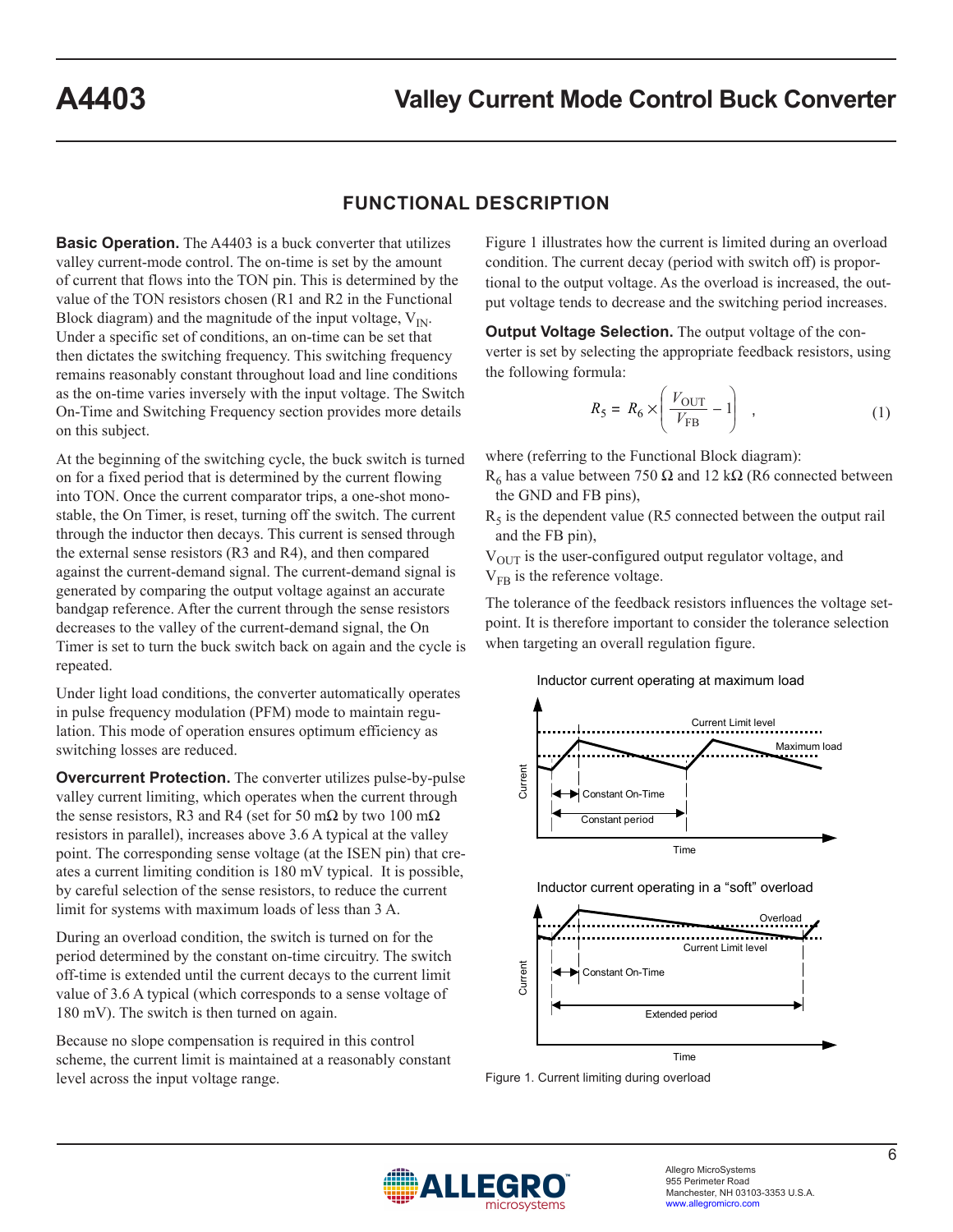In general, the feedback resistors should have the lowest resistance possible, to minimize any noise pick-up effects and to minimize voltage offsets on the output caused by the bias current, IBIAS, flowing out of the FB node into R6. Reducing the feedback resistances does introduce another loading effect on the output, which has an effect on the standby current.

It should be noted that a minimum load of 1 mA is required (see the Light Load Operation section). This may be provided by the feedback resistors. For example, if  $R6 = 750 \Omega$ , this guarantees a 1 mA load current.

**Disable.** The converter is enabled by pulling the DIS pin low. Once enabled, the output converter is started-up under the control of the soft-start routine.

To disable the converter, the DIS pin can simply be disconnected (open circuit).

**Soft Start.** A soft-start routine is initiated when:  $DIS = 0$ , no thermal shutdown exists, and  $V_{IN}$  and the internal housekeeping supplies are above the minimum values. Note that an overcurrent event does not initiate a soft start, unless the converter is recovering from a thermal shutdown condition.

The soft-start routine controls the rate of rise of the reference voltage, which in turn controls the output voltage. This function minimizes the amount of inrush current drawn from VIN and potential voltage overshoot on the output rail, VOUT.

The soft-start period,  $T_{SS}$ , is set by an internal current source that charges the external capacitor (C5) connected to the SS pin. Control by the soft-start routine is completed when the SS pin reaches 0.8 V. The duration of  $T_{SS}$  is set by selecting the appropriate capacitance, according to the formula:

$$
T_{\rm SS} = \frac{C_5 \times 0.8}{10 \times 10^{-6}} \tag{2}
$$

Note: If the soft start function is not required for the application, a 220 kΩ resistor should be connected between the SS pin and GND. Without soft start, or with a soft start period that is too rapid, coupled with a high load that is present during start-up, the converter may operate in current limit, placing maximum stress on the input circuit.

Assuming no load is drawn until the start-up process is complete, the current drawn from the input supply is determined by how quickly the output capacitors (C3 and C4) are charged. The output capacitors are charged according to the following formula:

$$
t_{\text{CHARGE}} = \frac{C_{\text{OUT}} \times V_{\text{OUT}}}{I_{\text{VIN}}} \tag{3}
$$

where  $I_{\text{VIN}}$  is the input supply current.

For example, if you limited  $I_{VIN}$  to 250 mA, and assumed  $V_{OUT}$  = 5 V and  $C_{\text{OUT}}$  = 20 µF, the soft start time could be determined as:

$$
t_{\text{CHARGE}} = \frac{20 \, \mu \text{F} \times 5 \, \text{V}}{0.25 \, \text{A}} = 400 \, \mu \text{s}
$$

This means a soft-start duration greater than 400 µs should be selected to ensure the inrush current is less than 250 mA.

**Shutdown.** The converter is disabled in the event of either an overtemperature event, or an undervoltage on VIN  $(V_{\text{INUVR}})$  or on an internal housekeeping supply.

As soon as any of the above faults have been removed and assuming  $DIS = 0$ , the output voltage,  $V_{OUT}$ , is brought-up under the control of the soft-start routine.

**Output Overvoltage Protection.** In the event of an overvoltage condition appearing on the output rail, the FB terminal will also experience the overvoltage, scaled by the feedback resistors. If the FB terminal voltage rises above the nominal voltage by 10% (typical), the on-time of the buck switch will terminate and the switch will remain off until the FB voltage reduces to the correct  $V_{FB}$  range.

**Switch On-Time and Switching Frequency.** The switch on-time effectively determines the operating frequency of the converter. The selection of the operating frequency is generally a trade-off between the size of the external passive components (inductor, and input and output capacitors) and switching losses. Another consideration in selecting the switching frequency is to ensure that none of the on- or off-time limits are reached under extreme conditions.

The minimum on-time occurs at maximum input voltage and minimum load. Consider the following example.

Given:

 $V_{IN}$  (max) = 46 V,  $V_{OUT}$  = 5 V,  $f_{SW}$  = 1 MHz, and:

$$
T_{\text{on}}(\text{min}) = \left(\frac{V_{\text{OUT}} + V_{\text{f}}}{V_{\text{IN}} + V_{\text{f}}}\right) \times \frac{1}{f_{\text{SW}}}
$$
(4)

where  $V_f$  is the voltage drop of the recirculation diode (D1) and sense resistors (R3 and R4).

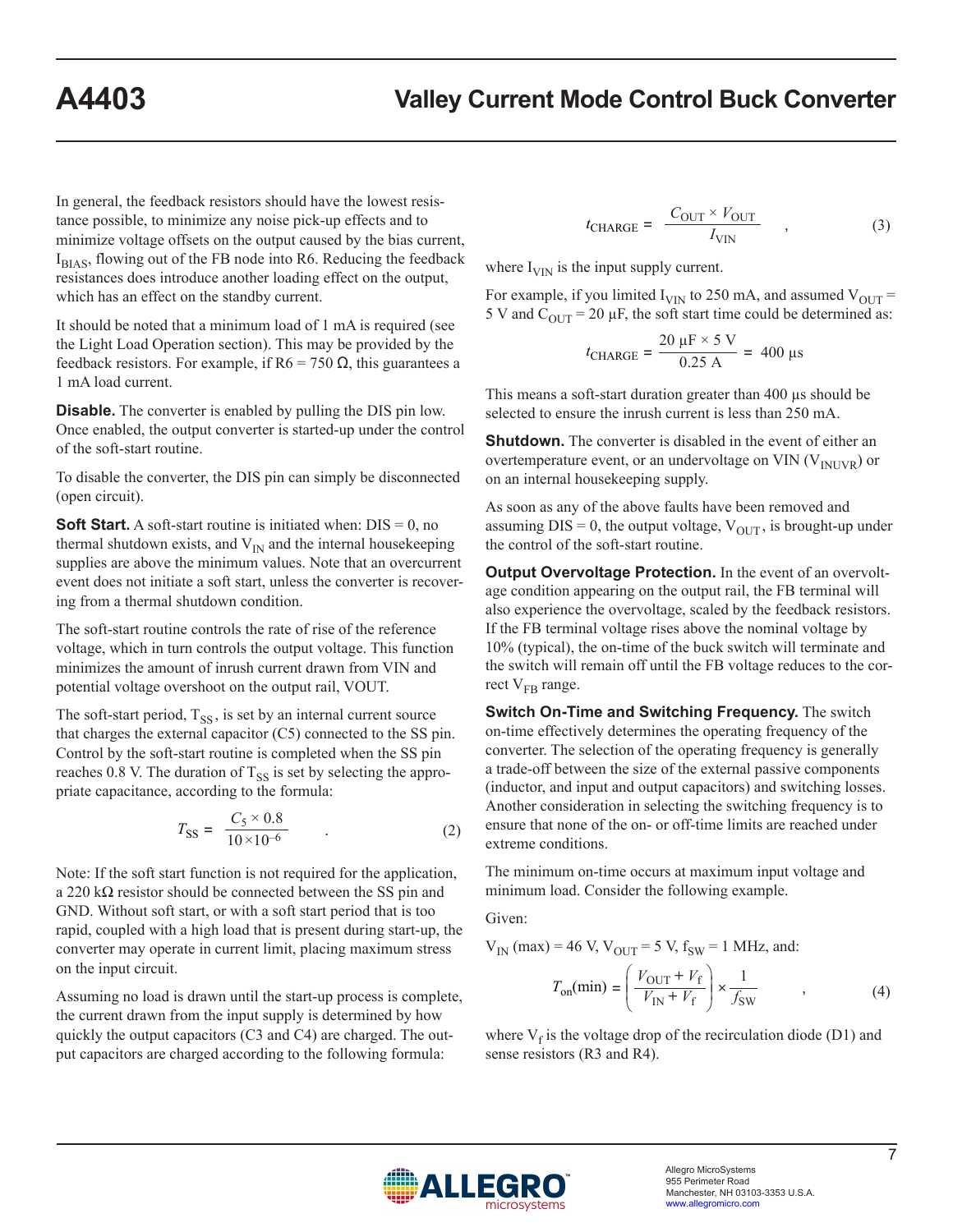Then, the minimum on-time is:

$$
T_{\text{on}}(\text{min}) = \left(\frac{5+0.5}{46+0.5}\right) \times \frac{1}{1 \times 10^6} = 118 \text{ ns}
$$

The specified minimum on-time,  $T_{on(min)}$ , is 60 ns maximum, so there is reasonable margin in this case.

The specified minimum off-time,  $T_{off(min)}$ , 350 ns maximum, also has to be considered. The minimum off-time occurs at minimum input voltage and maximum load. As was shown in the minimum on-time calculation (equation 4), you have to examine the extreme operating conditions to ensure adequate margin exists.

The switch on-time,  $T_{on}$ , is set by the current flowing into the TON pin. The current is determined by the input voltage,  $V_{IN}$ , and the resistor R1. The on-time can be found as:

$$
T_{\text{on}} = \left(\frac{R_1}{V_{\text{IN}} \times 2.05 \times 10^{10}}\right) + 10 \times 10^{-9} \tag{5}
$$

The switching frequency may be slightly modulated by load changes. The on-time is always constant for a given input voltage and across the load range. To compensate for any losses in the circuitry (for example, in the series switch and inductor, or in the voltage drop across the recirculation diode), the off-time, hence the switching frequency, has to be adjusted. This effect is most noticeable at low input voltages and high output currents.

To calculate the actual switching frequency, the  $T_{on}$  of equation 5 can be used in conjunction with the transfer function of the converter:

$$
f_{\text{SW}} = \left(\frac{V_{\text{OUT}} + V_{\text{f}}}{V_{\text{IN}} + V_{\text{f}}}\right) \times \frac{1}{T_{\text{on}}} \tag{6}
$$

An alternative approach to selecting the TON resistor (R1), to accomplish an approximate switching frequency is found in the following formula:

$$
R_1 = \frac{V_{\text{OUT}} \times 2.05 \times 10^{10}}{f_{\text{SW}}} \quad . \tag{7}
$$

Figure 2 illustrates a range of switching frequencies that can be achieved with various TON resistances and output voltages.

**Top-Off Charge Pump.** During light load operation, when operating in PFM mode, the top-off charge pump provides enough charge to drive the buck switch.

**Light Load Operation.** To avoid the output voltage peak charging due to leakage effects from the buck switch and the charge pump recirculation current, a minimum load of 1 mA must be applied to the output.

The output feedback resistor network provides some loading. Depending on the values selected, this network may provide all, or at least some, of the minimum loading requirement.

**Control Loop.** The process of closing the control loop for the A4403 has been greatly simplified through the integration of the compensation components into the device. The control loop bandwidth has been optimized for operation across the full input and output voltage range and for switching frequencies between 450 kHz and 2 MHz. Loop optimization is achieved with a 20  $\mu$ F ceramic capacitor placed across the output (VOUT to GND) and a power inductor that achieves a peak-to-peak ripple current of around 720 mA. For example, for a 3.3 V output operating at a frequency of 1 MHz, the power inductor =  $4.7 \mu$ H.

Larger output capacitors can be used; however, this tends to decrease the bandwidth of the control loop. Note that the output capacitance should not exceed 1000  $\mu$ F or be less than 10  $\mu$ F, as this may cause a loop instability to occur.



Figure 2. Switching frequencies versus TON resistor values, at various levels of  $V_{\text{OUT}}$ 

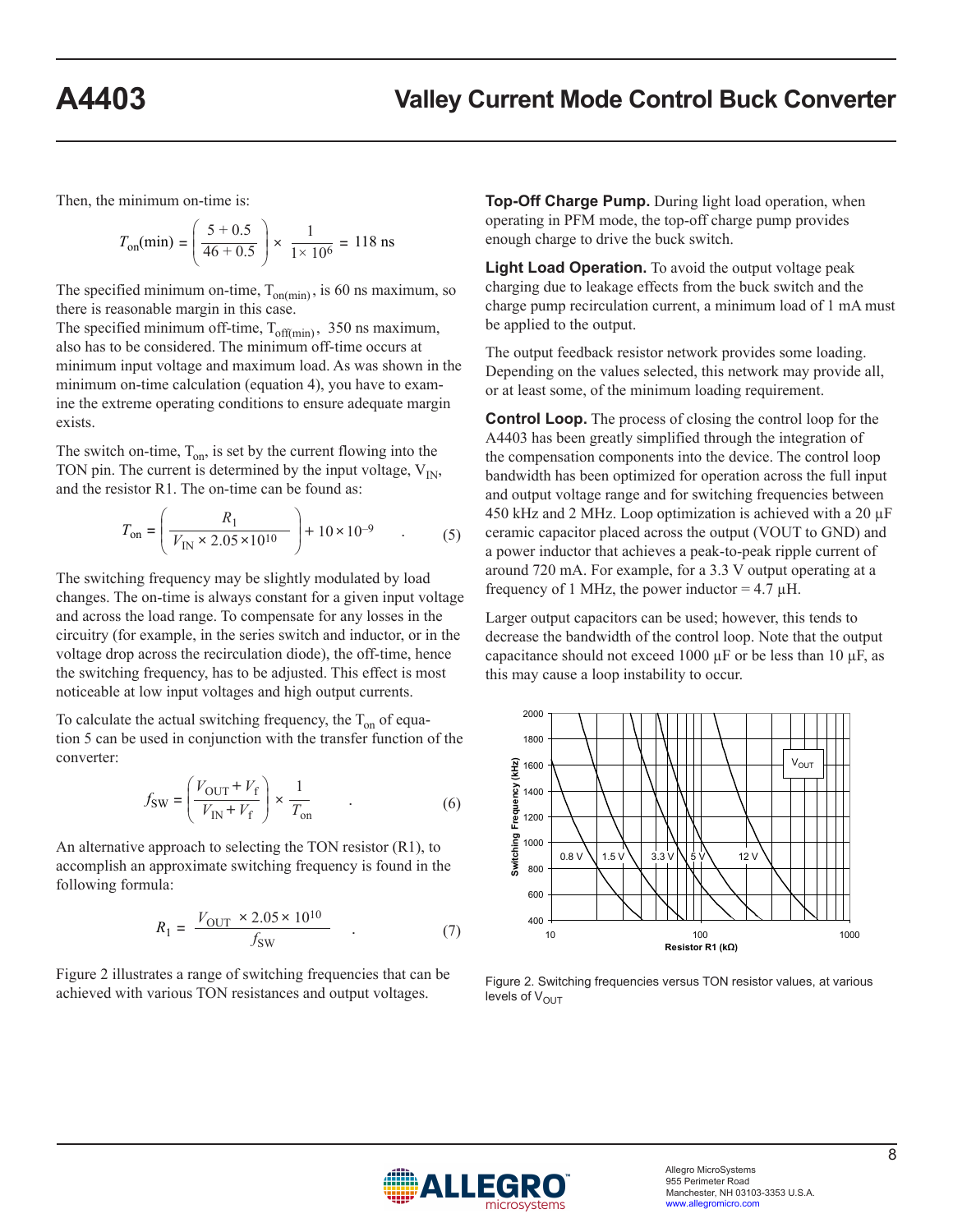When the output voltage is set for 0.8 V, the typical bandwidth is 90 kHz with a phase margin of 45° at full load. As the load is reduced, the bandwidth remains largely constant; however, the phase margin tends to reduce slightly because the output power pole is shifted down in frequency, introducing the phase lag sooner. At light loads, before pulse frequency modulation occurs, the phase margin reduces to approximately 40°, which is reasonable given that it is the worst-case condition. Note that when pulse frequency modulation occurs, the system no longer operates as a linear system, therefore, the control laws do not apply.

When the output voltage is set for higher voltages, the DC gain is reduced by the resistor feedback network from the output. This effectively reduces the bandwidth of the control loop. An optional speed-up capacitor (C6) can be used in parallel with the feedback resistor (R5) to compensate for this effect. The addition of this capacitor introduces an additional zero which increases the gain and extends the bandwidth to maintain it in the region of 90 kHz. The position of the zero depends on the values of R5 and C6. The following time constants should be used for various output voltages:

| Output Voltage<br>(V) | <b>Time Constant</b><br>$(\tau)$ |  |  |
|-----------------------|----------------------------------|--|--|
| 5                     | $3.6 \times 10^{-5}$             |  |  |
| 3.3                   | $2.4 \times 10^{-5}$             |  |  |
| 2.5                   | $1.8 \times 10^{-5}$             |  |  |
| 1.5                   | $1.1 \times 10^{-5}$             |  |  |
| 0.8                   | Not required                     |  |  |

For example, assume a target output voltage of 5 V, and an R5 of 3.92 kΩ to achieve that voltage. Then  $C6 = 9.18 \times 10^{-9}$ . The nearest commonly available value is 10 nF.

For applications that require output voltages  $(V_{\text{OUT}})$  other than what is defined above, the following formula should be used to calculate the time constant:

$$
\tau = V_{\text{OUT}} \times 7.2 \times 10^{-6} \quad , \tag{8}
$$

**Inductor.** The main factor in selecting the inductance value is the ripple current. The ripple current affects the output voltage ripple and also has an effect on the current limit. Because slope compensation is not used, the ripple current is not constrained by this factor.

A good starting point in selecting the inductance for a given application is to specify a maximum peak-to-peak ripple current of about 25% of the maximum load. The equates to a ripple current of approximately 750 mA for a maximum load of 3 A. This often gives a good compromise between size, cost, and performance.

The maximum peak to peak ripple current,  $I_{RIPP}$ , occurs at the maximum input voltage. Therefore, the duty cycle, D, should be found under these conditions:

$$
D (min) = \frac{V_{OUT} + V_f}{V_{IN}(max) + V_f} \tag{9}
$$

where  $V_f$  is the forward voltage drop of the recirculation diode and the sense resistor.

The required inductance can be found:

$$
L (min) = \frac{V_{IN} - V_{OUT}}{I_{RIPP}} \times D (min) \times \frac{1}{-f_{SW}(min)} \quad . \quad (10)
$$

Note that the manufacturers inductance tolerance should also be taken into account. This value may be as high as  $\pm 20\%$ .

In addition, because the control is dependent on the valley signal, it is important to consider the minimum peak to peak valley voltage that is developed across the sense resistor. The minimum peak to peak ripple current occurs at minimum input voltage. The peak-to-peak voltage is simply the peak-to-peak current multiplied by the sense resistor value. It is recommended that the peak to peak sense voltage should be greater than 25 mV.

It is recommended that gapped ferrite solutions be used as opposed to powdered iron solutions. The latter exhibit relatively high core losses that can have a large impact on long term reliability.

Inductors are typically specified at two current levels:

• RMS current. It is important to understand how the RMS current level is specified, in terms of ambient temperature. Some manufacturers quote an ambient only, whilst others quote a temperature that includes a self-temperature rise. For example, if an inductor is rated for 85°C and includes a self-temperature rise of 25°C at maximum load, then the inductor cannot be safely operated beyond an ambient temperature of 60°C at full load. The RMS current can be assumed to be simply the maximum load

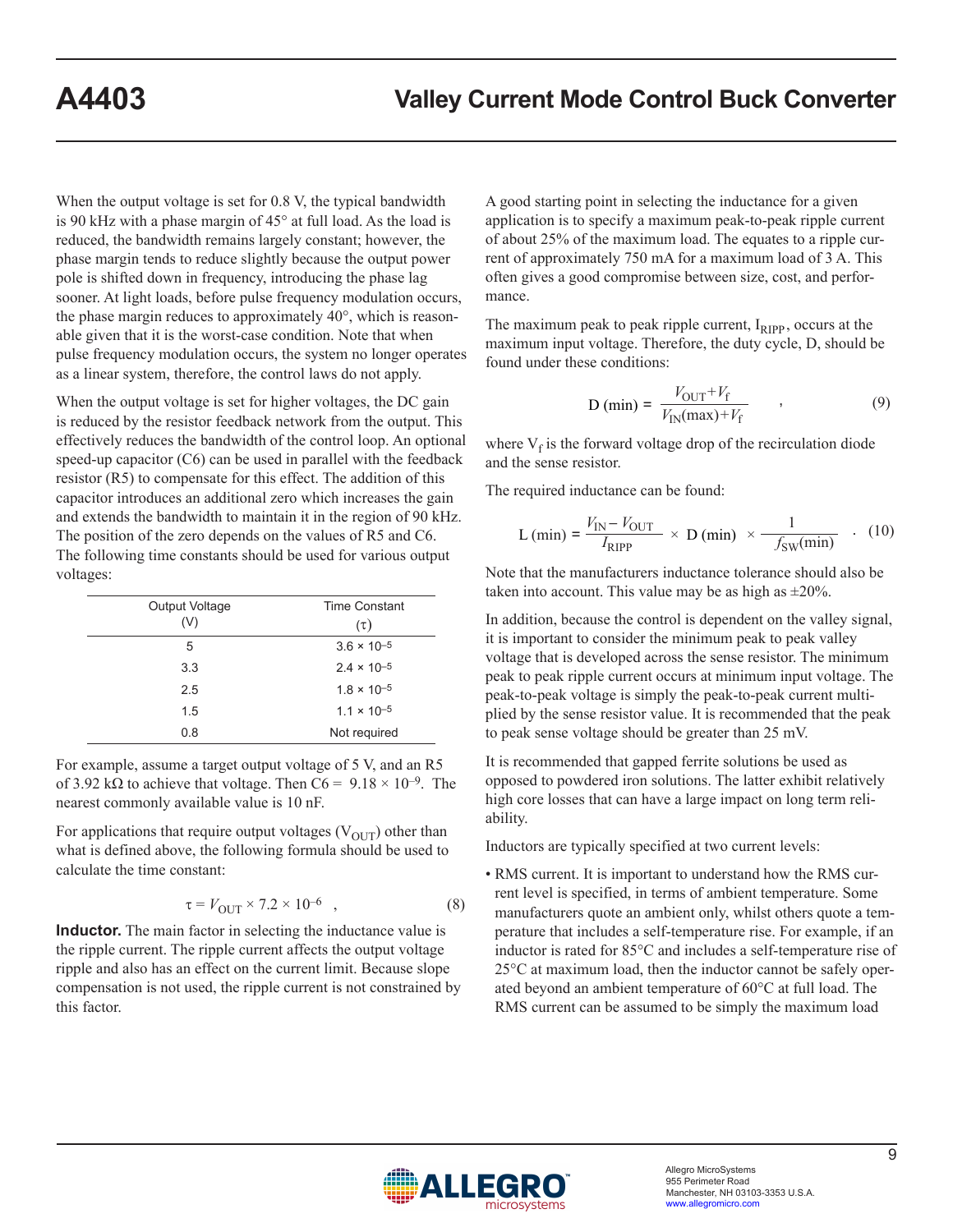current, with perhaps some margin to allow for overloads, and so forth.

• saturation current. The worst-case maximum peak current should not exceed the saturation current and indeed some margin should be allowed. The maximum peak current can be found to ensure the saturation current level of the chosen inductor is not exceeded:

$$
I_{\text{sat}} = I_{\text{LOAD}} + \frac{I_{\text{RIPPLE}}}{2} \quad . \tag{11}
$$

It is important to ensure that, under worst-case conditions (minimum input voltage, maximum load current, minimum inductance, and minimum switching frequency), that the minimum current limit is not exceeded and in fact has some margin. The current limit is measured at the valley level. The maximum current at the valley is found from:

$$
I_{\text{valley}} = I_{\text{LOAD}} - \frac{I_{\text{RIPPLE}}}{2} \quad . \tag{12}
$$

The minimum current limit threshold should be at least 20% above this level.

Recommended inductor manufacturers and ranges are:

- Tayo Yuden: NR6045 series
- Sumida: CDR7D43MN series

**Output Capacitor.** In the interests of size, cost, and performance, this control architecture has been designed for ceramic capacitors. It is imperative that ceramic X5R or X7R capacitors are used. On no account should Y5V, Y5U, Z5U, or similar types be used.

When using ceramic capacitors, another important consideration is the E-field effects on the actual value of the capacitor. To minimize the effects of the capacitance being reduced with output voltage, it is recommended that the working voltage of the capacitor be considerably more than the set output voltage. Check with the vendor to obtain this information.

The output capacitor determines the output voltage ripple and is used to close the control loop. As outlined in the Control Loop section, the bandwidth has been optimized for an output capacitance of 20 µF.

If a particular application requires an extremely low output voltage, the output capacitor can be increased. Any increase will tend to reduce the bandwidth and therefore compromise the transient response performance.

In general, the output capacitance should not exceed 1000 µF or be less than 10 µF, as this may cause a loop instability to occur.

The output ripple is largely determined by the output capacitance, and the effects of ESR and ESL can largely be ignored assuming good layout practice is observed. To help reduce the effects of ESL it is a good idea to split the 20 µF capacitance into two separate 10  $\mu$ F components.

The output voltage ripple can be approximated to:

$$
V_{\text{RIPPLE}} \approx \frac{I_{\text{RIPPLE}}}{8 \times f_{\text{SW}} \times C_{\text{OUT}}}
$$
 (13)

where  $I_{RIPPLE}$  is as found in the Inductor section.

When using ceramic capacitors, due to the negligible heating effects of the ESR, there is generally no need to consider the current carrying capability. Also, the RMS current flowing into the output capacitor is extremely low.

**Input Capacitor.** It is recommended that ceramic X5R or X7R capacitors be used, or at least that they be used in conjunction with some other capacitor technology; for example, aluminum electrolytic. Note that the self-resonance of electrolytics tend to occur in the 100s of kHz, therefore the effects of ESL become apparent at switching frequencies in the region of 1 MHz.

The value of the input capacitance determines the amount of ripple voltage that appears at the source terminals. If a system is designed correctly, the input capacitor should supply the switching current minus the input average current during the on-time of the power switch. During the off-time of the power switch, the input capacitor is charged-up.

The RMS current that flows in the input capacitor can be found from:

$$
I_{\rm rms} = \frac{I_{\rm OUT} \times V_{\rm OUT}}{V_{\rm IN}} \times \left(\frac{V_{\rm IN}}{V_{\rm OUT}} - 1\right)^{1/2} \quad , \tag{14}
$$

The amount of ripple voltage that appears across the input terminals depends on: the amount of charge removed during the switch on-time and the actual capacitor value. If a capacitor technology such as an electrolytic is used, then the effects of ESR also have to be considered.

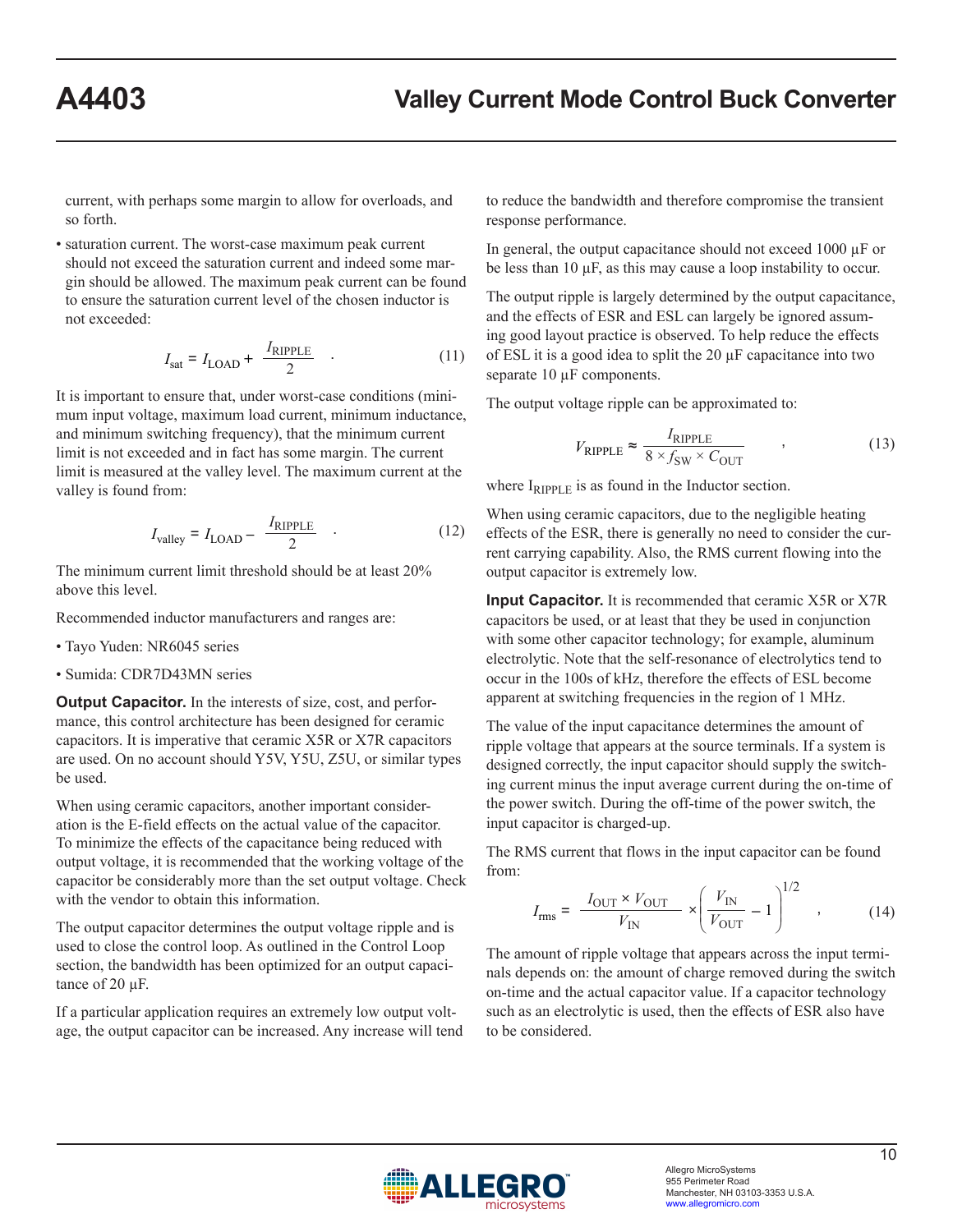The amount of capacitance required for a given ripple voltage can be found:

$$
C_{\rm IN} = \frac{I_{\rm rms} \times T_{\rm on}}{V_{\rm RIPPLE}} \tag{15}
$$

As mentioned in the previous section, E-field biasing effects can reduce the actual capacitance and this should be taken into account when making the selection.

Again, there is generally no need to consider the heating effects of the RMS current flowing through the ESR of a ceramic capacitor. If an electrolytic device is used, then the ripple current rating should be considered. Note that most manufacturers only consider the RMS current rating at 100 kHz.

**Recirculation Diode.** This diode (D1) conducts during the switch off-time. A Schottky diode is recommended to minimize both the forward drop and switching losses. The worst-case dissipation occurs at maximum  $V_{IN}$ , when the duty cycle is at a minimum.

The average current through the diode can be found:

$$
I_{\text{DIODE}(av)} = I_{\text{LOAD}} \times (1 - \text{D (min)}) \quad . \tag{16}
$$

The forward voltage drop,  $V_f$ , can be found from the diode characteristics by using the actual load current (not the average current).

The static power dissipation can be found:

$$
P_{\text{STAT}} = I_{\text{DIODE}(av)} \times V_{\text{f}} \quad . \tag{17}
$$

It is also important to take into account the thermal rating of the package,  $R<sub>0JA</sub>$ , and the ambient temperature, to ensure that enough heatsinking is provided to maintain the diode junction temperature within the safe operating area for the device.

To minimize the heating effects from the A4403 on the diode and vice-versa, it is recommended that the diode be mounted on the reverse side of the printed circuit board.

**Sense Resistor.** The sense resistor should be a surface mount package, with low inductance. On no account should a wirewound or through hole package be used. To prevent potential mistriggering problems from occurring in noisy systems, it is recommended that an R-C filter be applied across the sense resistor, as shown in figure 3.

The sense resistor value is selected depending on the maximum output load current. The typical sense voltage that causes a current limit is 180 mV. So, for example, a 50 m $\Omega$  value would be appropriate for a maximum load of 3 A, as it allows for margin between maximum load and the current limit. A tolerance of up to  $\pm 5\%$  is acceptable.

The power rating of the resistor has to be considered. The current flowing in the resistor is essentially the same as the current flowing through the recirculation diode, although the power dissipation is worked out using the RMS current.

To a first approximation, the sense resistor dissipation can be worked out as:

$$
P_{\text{SENSE}} = I_{\text{LOAD}}^2 \times (1 - \text{D(min)}) \times R_{\text{SENSE}} \quad . \tag{18}
$$

For a converter working with a load of 3 A, a very narrow duty cycle, and a sense resistor of 50 m $\Omega$ , the power dissipation would be 450 mW.

The optimal solution from a cost perspective is to use two 100 mΩ, 1206-style resistors connected in parallel. Each resistor is generally rated at 250 mW at 70°C ambient. Check the vendor datasheet to verify the maximum ambient at full power.

When laying out the PCB, it is essential that the sense resistor connections, carrying the power current (see figure 3), are as short and wide as possible to minimize the effects of leakage inductance noise. In addition, the Kelvin sense circuit connections should be as close to the sense resistor pads as possible.



Figure 3. R-C filter added to the current sense circuit

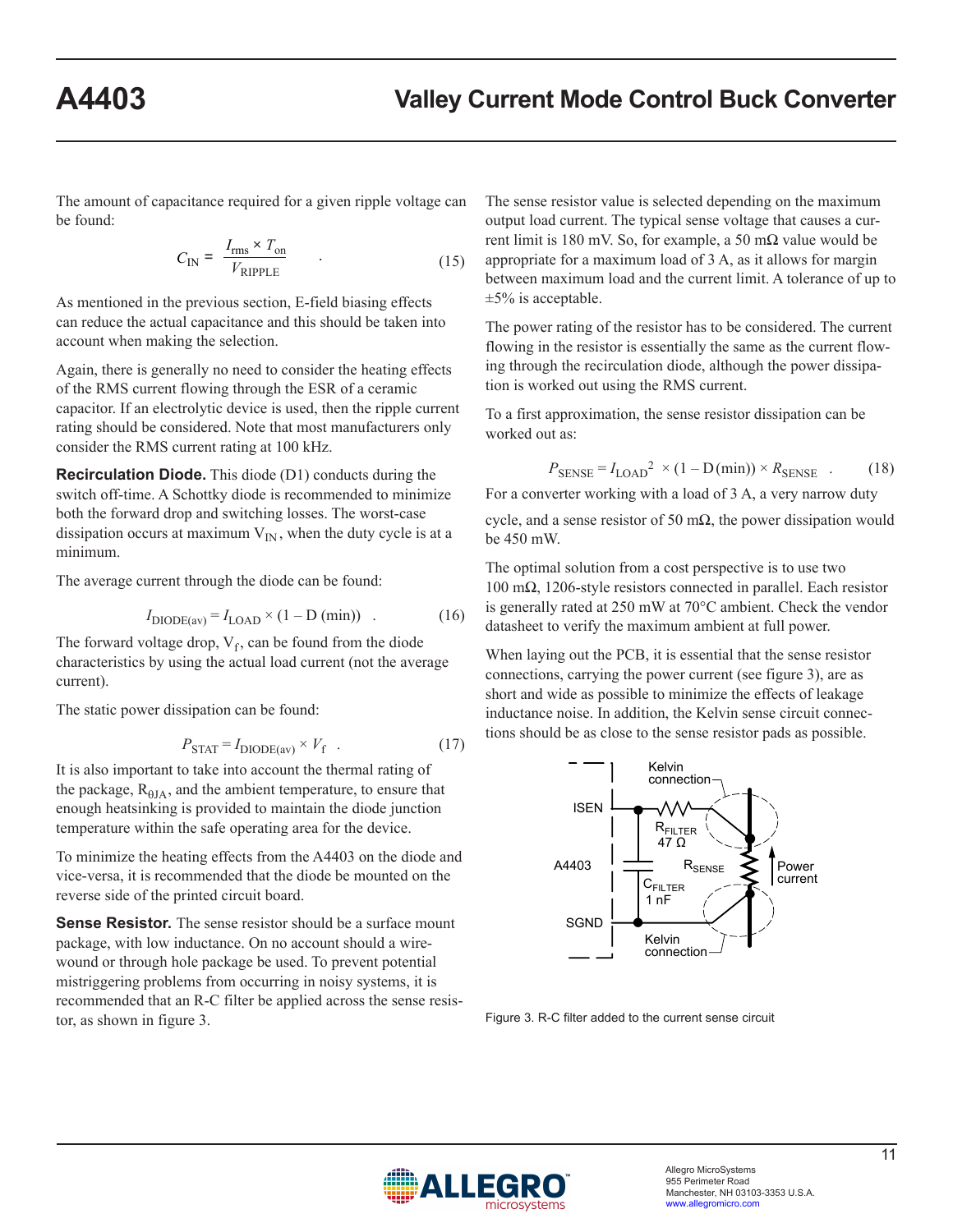$R_{\text{FILTER}}$  and  $C_{\text{FILTER}}$  (R7 and C7 in the Typical Application diagram) should be placed close to the A4403 pins. The ground sense should connect directly to the SGND and not to the power ground.

**Support Components.** The bootstrap capacitor (C2) and softstart capacitor (C5) should be ceramic X5R or X7R.

**Thermal Considerations.** To ensure the A4403 operates in the safe operating area, which effectively means restricting the junction temperature to less than 150°C, several checks should be made. The general approach is to work out what thermal impedance,  $R<sub>0JA</sub>$ , is required to maintain the junction temperature at a given level, for a particular power dissipation. (Another factor worth considering is that other power dissipating components on the system PCB may influence the thermal performance of the A4403. For example, the power loss contribution from the recirculation diode and the sense resistor may cause the junction temperature of the A4403 to be higher than expected.) It should be noted that this process is usually an iterative one to achieve the optimum solution.

The following steps can be used as a guideline for determining the  $R_{\theta JA}$  for a suitable thermal solution. :

1. Estimate the maximum ambient temperature,  $T_A(max)$ , of the application.

2. Define the maximum junction temperature,  $T<sub>I</sub>(max)$ . Note that the absolute maximum is 150°C.

3. Determine the worst case power dissipation,  $P_D(max)$ . This will occur at maximum load and minimum  $V_{IN}$ . Contributors are:

(a) Switch static losses

Estimate the maximum duty cycle:

$$
D \text{ (max)} = \frac{V_{\text{OUT}} + V_{\text{f}}}{V_{\text{IN}}(\text{min}) + V_{\text{f}}}
$$
 (19)

where  $V_f$  is the forward voltage drop of the Schottky diode (D1) and sense resistor (R2, R3) under the given load current.

Estimate the  $R_{DS(on)}$  of the buck switch at the given junction temperature:

$$
R_{\text{DS}(on)TI} = R_{\text{DS}(on)25C} \left( 1 + \frac{T_J - 25}{170} \right) \quad . \tag{20}
$$

The static loss for each switch can be determined:

$$
P_{\text{STAT}} = I_{\text{LOAD}}^2 \times D(\text{max}) \times R_{\text{DS}(on) \text{TI}} \quad , \tag{21}
$$

where  $I_{\text{LOAD}}$  is the load.

(b) Switch dynamic losses

Both the turn-on and the turn-off losses can be estimated:

$$
P_{\rm DYN} = V_{\rm IN}(\rm min) \times \frac{I_{\rm LOAD}}{2} \times 5 \times 10^{-9} \times f_{\rm SW} \times 1.6 \quad ,
$$

(22)

where  $f_{SW}$  is the switching frequency.

(c) Diode capacitance turn-on loss

At turn-on, an additional current spike flows into the switch, causing a loss as follows:

$$
P_{\text{DIODECAP}} = \frac{C_{\text{DIODE}} \times V_{\text{IN}}^2 \times f_{\text{SW}}}{2} \quad , \tag{23}
$$

where  $C_{\text{DIODE}}$  is the body capacitance of the Schottky diode (D1).

(d) Control losses

The control losses can be estimated as follows:

$$
P_{\text{CTRL}} = I_{\text{VINON}} \times V_{\text{IN}} \quad , \tag{24}
$$

where  $I_{\text{VINON}}$  is the quiescent current with the converter enabled.

(e) Gate charge losses

Estimate the charge losses as follows:

$$
P_{\text{GATE}} = Q \times f_{\text{SW}} \times V_{\text{IN}} \quad , \tag{25}
$$

where  $Q = 5$  nC and is the charge that is required to turn on the buck switch.

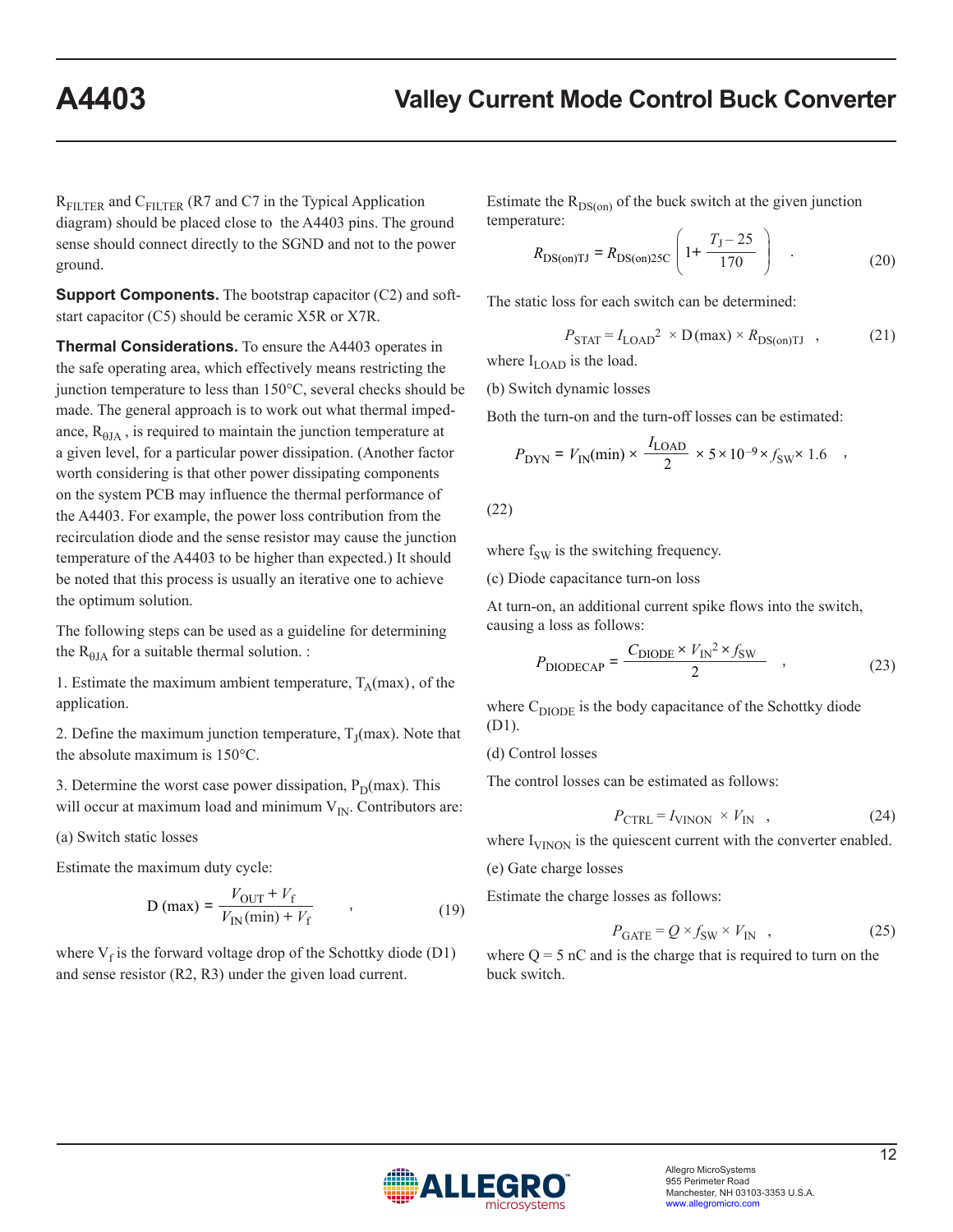(f) The total losses can now be estimated:

$$
P_{\text{TOTAL}} = P_{\text{STAT}} + P_{\text{DYN}} + P_{\text{DIODECAP}} + P_{\text{CTRL}} + P_{\text{GATE}} \quad (26)
$$

4. The thermal impedance required for the solution can now be determined:

$$
R_{\text{HJA}} = \frac{T_{\text{J}} - T_{\text{A}}}{P_{\text{TOTAL}}} \tag{27}
$$

Note that if a four-layer high thermal efficiency board is used, a thermal impedance of around 30°C/W can be achieved.

*Example*

Given selected parameters:

 $V_{IN}(min) = 42 V$ ,

 $V_{\text{OUT}} = 3.3 \text{ V at } 3 \text{ A},$ 

 $f_{SW} = 1$  MHz,

$$
T_A = 70^{\circ}C,
$$

Target junction temperature,  $T_I = 115$ °C,

 $V_f = 0.55$  V, and

 $C_{\text{DIODE}}$  = 150 pF, then:

(a) Switch static losses

Maximum duty cycle (equation 19):

D (max) = 
$$
\frac{3.3 + 0.55}{42 + 0.55} = 0.09
$$

 $R_{DS(on)}$  of the buck switch (equation 20):

$$
R_{\text{DS}(on)TI} = 350 \times 10^{-3} \left( 1 + \frac{115 - 25}{170} \right) = 0.535 \,\Omega
$$

Static loss for each switch (equation 21):

 $P_{\text{STAT}} = 3^2 \times 0.09 \times 0.535 = 0.433$  W (b) Switch dynamic losses (equation 22):

$$
P_{\text{DYN}} = 42 \times \frac{3}{2} \times 5 \times 10^{-9} \times 1000 \times 10^3 \times 1.6 = 0.504 \text{ W}
$$

(c) Diode capacitance turn-on loss (equation 23):

$$
P_{\text{DIODECAP}} = \frac{150 \times 10^{-12} \times 42^2 \times 1 \times 10^6}{2} = 0.132 \text{ W}
$$

(d) Control losses (equation 24):

$$
P_{\text{CTRL}} = 0.004 \times 42 = 0.168 \text{ W}
$$

(e) Gate charge losses (equation 25):

$$
P_{\text{GATE}} = 5 \times 10^{-9} \times 1 \times 10^6 \times 42 = 0.21 \text{ W}
$$

(f) Total losses (equation 26):

$$
P_{\text{TOTAL}} = 0.433 + 0.504 + 0.132 + 0.168 + 0.21 = 1.447 \text{ W}
$$

Thermal impedance (equation 27):

$$
R_{\text{QJA}} = \frac{115 - 70}{1.447} = 31^{\circ} \text{C/W}
$$

For this particular solution, a PCB with high thermal efficiency is required to ensure the junction temperature is kept below 115°C. For maximum effectiveness, the PCB area underneath the thermal pad of the A4403 should be flooded with copper. Several thermal vias (say between 4 and 8) should be used to connect the thermal pad to the internal ground plane. If possible, a further thermal copper plane should be applied to the bottom side of the PCB and connected to the thermal pad of the A4403 through the vias.

This calculation assumes no thermal influence from other components. If possible, it is advisable to mount the recirculation diode (D1) on the reverse side of the printed circuit board. Ensure low impedance electrical connections are implemented between board layers.

**PCB Layout Guidelines.** The ground plane is largely dictated by the thermal requirements of the previous section. The ground-referenced power components should be referenced to a star ground, located away from the A4403 to minimize ground bounce issues.

A small, local, relatively quiet ground plane near the A4403 should be used for the ground-referenced support components, to minimize interference effects of ground noise from the power circuitry. Figure 4 illustrates the recommended grounding architecture.

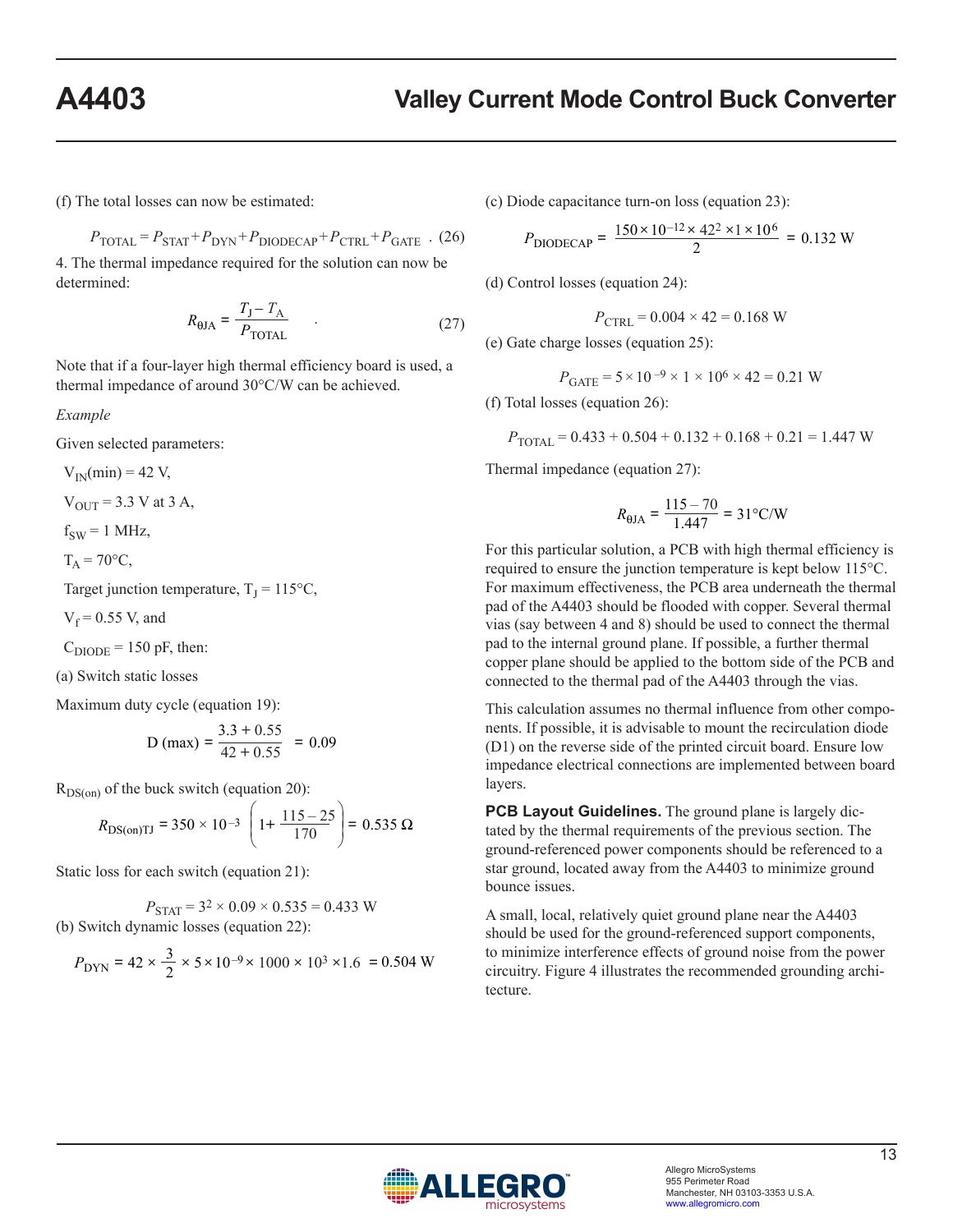To avoid ground offset issues in the output voltage, it is highly recommended that the ground-referenced feedback resistor R6 should be connected directly to the GND connection of the A4403. In other words, the R6 ground return should avoid the use of the internal ground plane.

All ground-referenced support components (C5 and the DIS switch) should also be located as close to the GND connection as possible. A "local quiet" ground plane around these components can be implemented; however, this ground plane should have a high impedance connection to the star ground connection of the power stages, as referenced below.

The sense resistor connections should be connected in a Kelvin

circuit (see figure 3) to the corresponding pins on the A4403 (ISEN and SGND). Note that it is imperative that the PCB traces between the sense resistor pads and the sense connections are as short as possible to minimize the effects of leakage inductance.

In noisy systems, it is highly recommended that an R-C filter be used to filter the signal produced across the ISEN pin. See the Sense Resistor section and the Typical Application schematic.

If an internal ground plane is used, it is recommended that it does not overlap the switching node, LX, to avoid the possibility of noise pick up. To minimize the possibility of noise injection issues, it is recommended to isolate the ground plane around the high impedance nodes, such as FB and SS.



Figure 4. Ground plane configurations



Figure 5. FET on-cycle current conduction paths



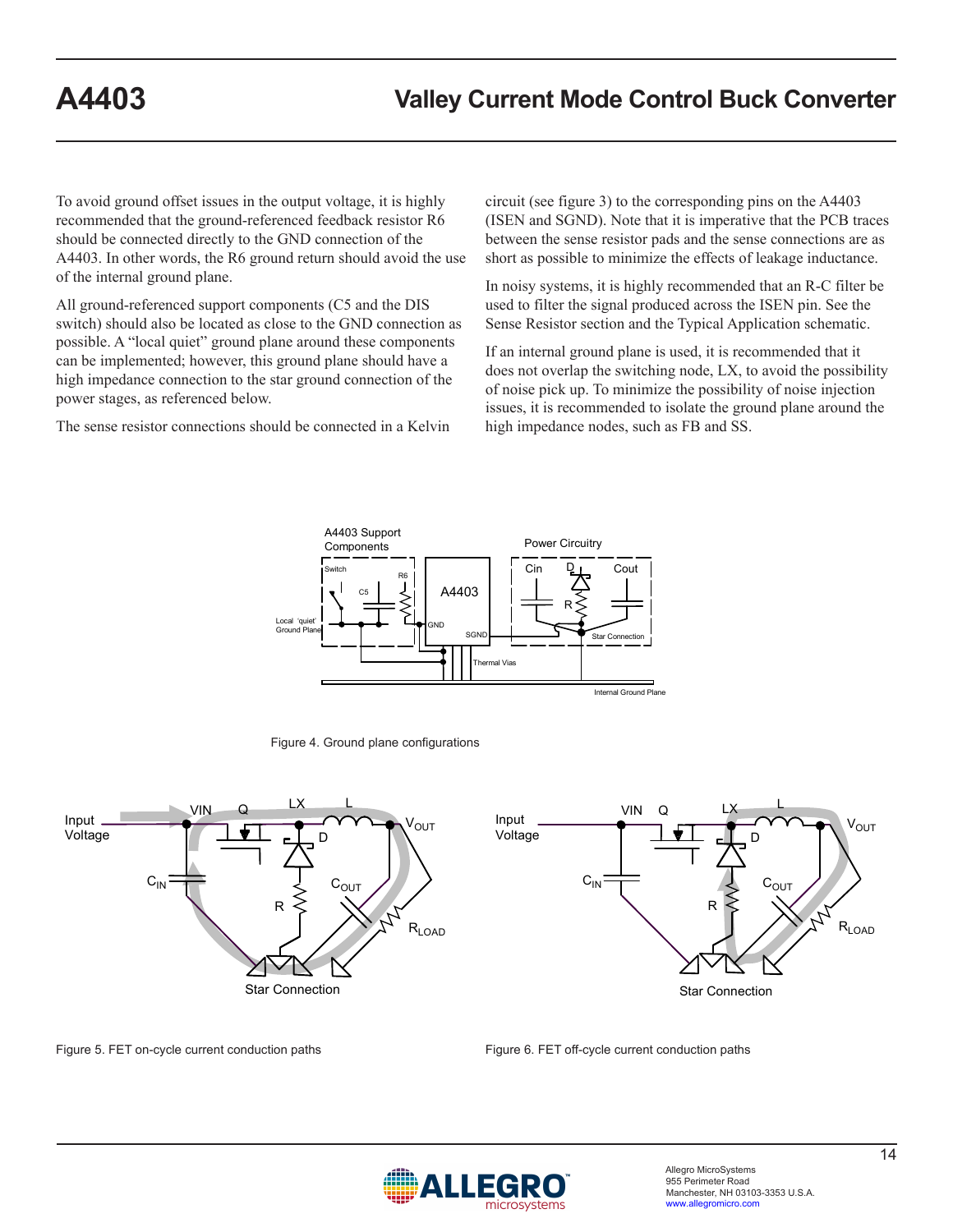In terms of grounding the power components, a star connection should be made to minimize the ground loop impedances. Note that, although a ground plane may be required to meet the thermal characteristics of the solution, it is still imperative to implement a star ground connection for the power components.

Figures 5 and 6 illustrate the importance of keeping the ground connections as short as possible and forming good star connections.

Figure 5 also illustrates the current conduction paths during the on-cycle of the switching FET. The following points should be noted:

• The capacitor  $C_{\text{IN}}$  should be placed as close as possible to the VIN terminal.

- The inductor L should placed as close as possible to the LX terminal and to the output capacitors  $C_{OUT}$ .
- Good separation should exist between the LX connection and any adjacent components or traces.

Figure 6 shows the current conduction path during the off-cycle of the switching FET. The following points should be noted:

- The diode D should be placed as close as possible to both the switching FET and to the inductor. The resistor R should be placed as close as possible to the diode D.
- The bootstrap capacitor, C2, and the soft start capacitor, C5, should be located as close as possible to their respective terminal connections. The ground reference of the soft start capacitor should be connected as close to the GND terminal as possible.



All capacitors are X5R or X7R ceramic

Resistors R3 and R4 should be surface mount, low inductance type, rated at 250 mW at 70°C

Figure 7. Typical application

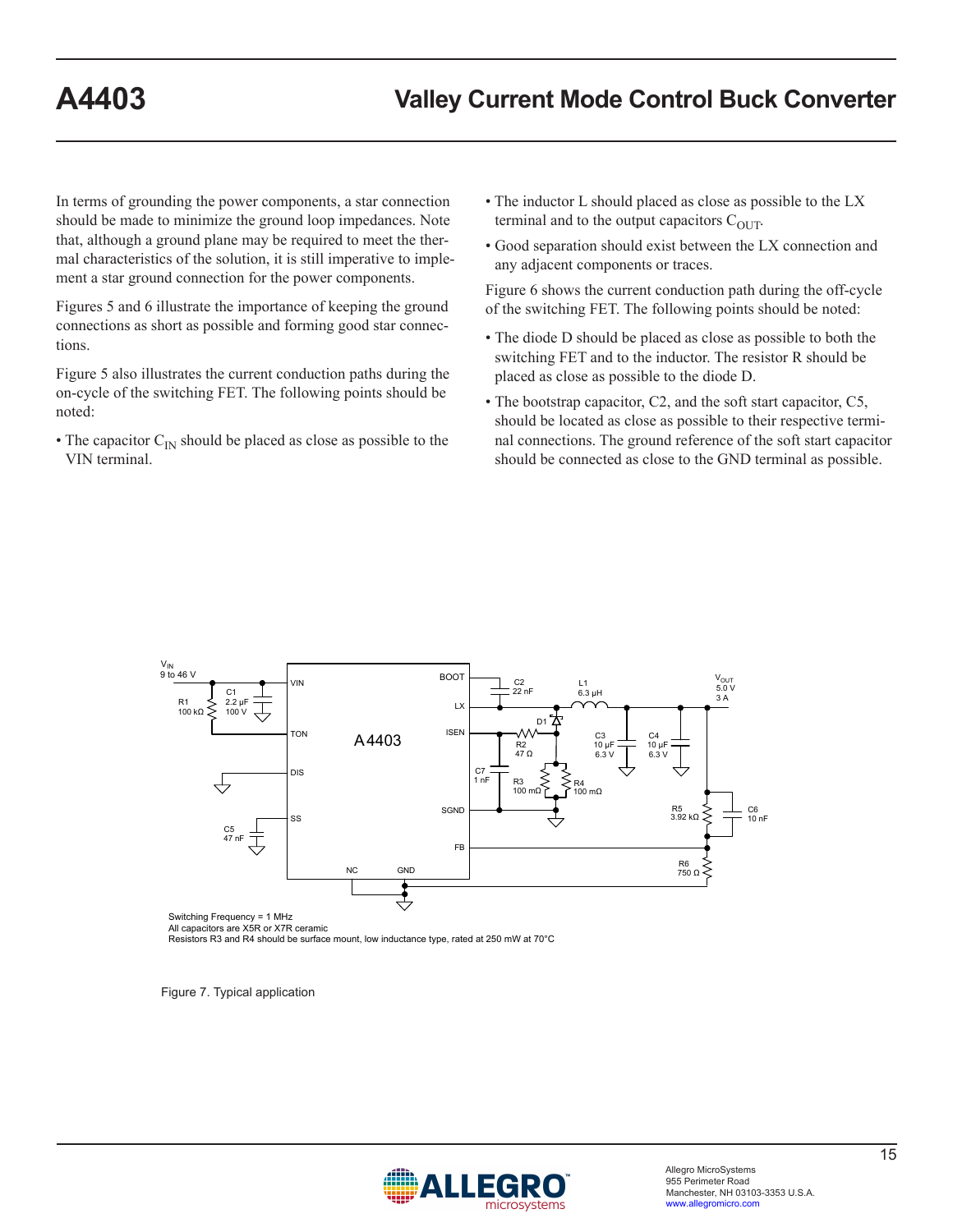# **A4403 Valley Current Mode Control Buck Converter**

## **Package EU, 16-Contact QFN**

#### **For Reference Only – Not for Tooling Use**

(Reference Allegro DWG-0000222 Rev. 4 or JEDEC MO-220WGGC.) Dimensions in millimeters – NOT TO SCALE. Exact case and lead configuration at supplier discretion within limits shown.



All pads a minimum of 0.20 mm from all adjacent pads; adjust as necessary to meet application process requirements and PCB layout tolerances; when mounting on a multilayer PCB, thermal vias at the exposed thermal pad land can improve thermal dissipation (reference EIA/JEDEC Standard JESD51-5)



 $\sqrt{\epsilon}$  Branding scale and appearance at supplier discretion.



C PCB Layout Reference View



**E Standard Branding Reference View** 

Lines  $1, 2, 3 = 6$  characters

- Line 1: Part Number Line 2: 4 digit Date Code Line 3: Characters 5, 6, 7, 8 of Assembly Lot Number
- Pin 1 Dot top left Center align